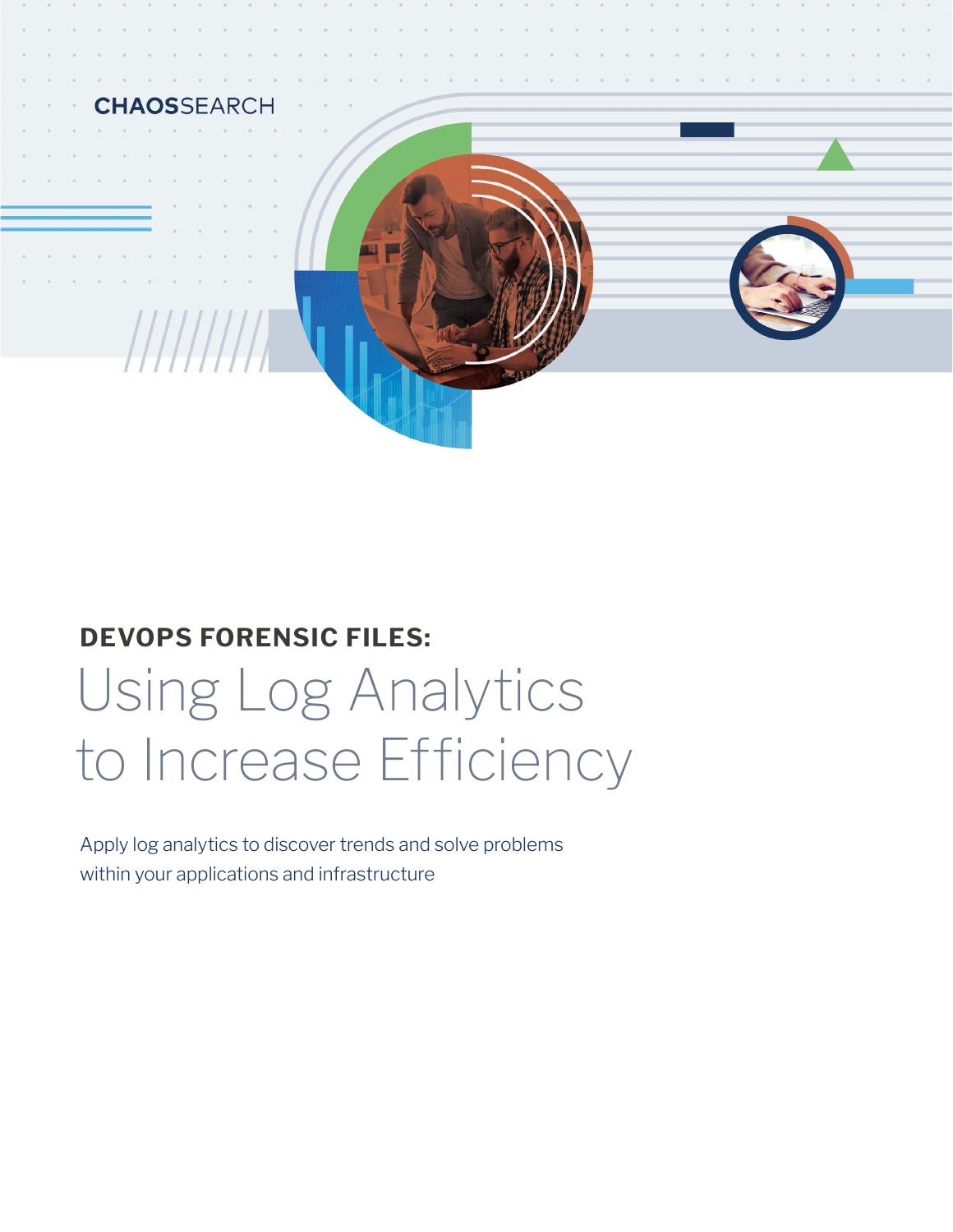## **CONTENTS**

 $\mathcal{A}$  and  $\mathcal{A}$  are  $\mathcal{A}$  . Then  $\mathcal{A}=\mathcal{A}$  ,  $\mathcal{A}=\mathcal{A}=\mathcal{A}=\mathcal{A}$  $\mathcal{A}=\mathcal{A}=\mathcal{A}=\mathcal{A}=\mathcal{A}=\mathcal{A}$  $\mathcal{A}$  and  $\mathcal{A}$  are  $\mathcal{A}$  . Then  $\mathcal{A}=\mathcal{A}=\mathcal{A}=\mathcal{A}=\mathcal{A}=\mathcal{A}$ **Service Street**  $\mathcal{A}=\mathcal{A}=\mathcal{A}=\mathcal{A}=\mathcal{A}=\mathcal{A}$  $\mathcal{A}=\mathcal{A}=\mathcal{A}=\mathcal{A}=\mathcal{A}=\mathcal{A}$  $\mathcal{A}=\mathcal{A}=\mathcal{A}=\mathcal{A}=\mathcal{A}=\mathcal{A}$  $\mathcal{A}=\mathcal{A}=\mathcal{A}=\mathcal{A}=\mathcal{A}=\mathcal{A}$ and a state of the  $\mathcal{A}=\mathcal{A}=\mathcal{A}=\mathcal{A}=\mathcal{A}=\mathcal{A}$  $\mathcal{A}=\mathcal{A}=\mathcal{A}=\mathcal{A}=\mathcal{A}=\mathcal{A}$  $\mathcal{A}=\mathcal{A}=\mathcal{A}=\mathcal{A}=\mathcal{A}=\mathcal{A}$  $\mathcal{A}$  and  $\mathcal{A}$  are  $\mathcal{A}$  . Then  $\mathcal{A}$  $\mathcal{A}=\mathcal{A}=\mathcal{A}=\mathcal{A}=\mathcal{A}=\mathcal{A}$  $\mathcal{A}=\mathcal{A}=\mathcal{A}=\mathcal{A}=\mathcal{A}=\mathcal{A}$  $\mathcal{A}=\mathcal{A}=\mathcal{A}=\mathcal{A}=\mathcal{A}=\mathcal{A}$  $\mathcal{A}=\mathcal{A}=\mathcal{A}=\mathcal{A}=\mathcal{A}=\mathcal{A}$  $\mathcal{A}=\mathcal{A}=\mathcal{A}=\mathcal{A}=\mathcal{A}=\mathcal{A}$  $\mathcal{A}=\mathcal{A}=\mathcal{A}=\mathcal{A}=\mathcal{A}=\mathcal{A}$ and a state of the  $\mathcal{A}$  ,  $\mathcal{A}$  ,  $\mathcal{A}$  ,  $\mathcal{A}$  ,  $\mathcal{A}$  ,  $\mathcal{A}$  $\alpha$  is a set of  $\alpha$  ,  $\alpha$  ,  $\alpha$  ,  $\alpha$  $\alpha$  ,  $\alpha$  ,  $\alpha$  ,  $\alpha$  ,  $\alpha$  ,  $\alpha$ **Contractor** Contractor  $\mathcal{A}=\mathcal{A}=\mathcal{A}=\mathcal{A}=\mathcal{A}=\mathcal{A}$  $\mathcal{A}=\mathcal{A}=\mathcal{A}=\mathcal{A}=\mathcal{A}=\mathcal{A}$  $\mathcal{A}=\mathcal{A}=\mathcal{A}=\mathcal{A}=\mathcal{A}=\mathcal{A}$  $\mathcal{A}$  and  $\mathcal{A}$  are  $\mathcal{A}$  . Then  $\mathcal{A}$  $\mathcal{A}=\mathcal{A}=\mathcal{A}=\mathcal{A}=\mathcal{A}=\mathcal{A}$  $\mathcal{A}$  ,  $\mathcal{A}$  ,  $\mathcal{A}$  ,  $\mathcal{A}$  ,  $\mathcal{A}$  ,  $\mathcal{A}$ and a state of the  $\mathcal{A}=\mathcal{A}=\mathcal{A}=\mathcal{A}=\mathcal{A}=\mathcal{A}$ and a state of the  $\mathcal{A}=\mathcal{A}=\mathcal{A}=\mathcal{A}=\mathcal{A}=\mathcal{A}$  $\mathcal{A}=\mathcal{A}=\mathcal{A}=\mathcal{A}=\mathcal{A}=\mathcal{A}$  $\mathcal{A}=\mathcal{A}=\mathcal{A}=\mathcal{A}=\mathcal{A}=\mathcal{A}$  $\alpha$  ,  $\alpha$  ,  $\alpha$  ,  $\alpha$  ,  $\alpha$  ,  $\alpha$  $\mathcal{A}=\mathcal{A}=\mathcal{A}=\mathcal{A}=\mathcal{A}=\mathcal{A}$  $\mathcal{A}$  and  $\mathcal{A}$  are  $\mathcal{A}$  and  $\mathcal{A}$  $\alpha$  ,  $\alpha$  ,  $\alpha$  ,  $\alpha$  ,  $\alpha$  ,  $\alpha$  $\mathcal{A}=\mathcal{A}=\mathcal{A}=\mathcal{A}=\mathcal{A}=\mathcal{A}$ **Service Street**  $\mathcal{A}$  and  $\mathcal{A}$  are  $\mathcal{A}$  . Then  $\mathcal{A}$  $\mathcal{A}=\mathcal{A}$  ,  $\mathcal{A}=\mathcal{A}=\mathcal{A}=\mathcal{A}$  $\mathcal{A}$  , and  $\mathcal{A}$  , and  $\mathcal{A}$  , and  $\mathcal{A}$  and  $\mathcal{A}$  are  $\mathcal{A}$  . Then  $\mathcal{A}=\mathcal{A}=\mathcal{A}=\mathcal{A}=\mathcal{A}=\mathcal{A}$ **Service Street**  $\mathcal{A}=\mathcal{A}=\mathcal{A}=\mathcal{A}=\mathcal{A}=\mathcal{A}$  $\mathcal{A}$  and  $\mathcal{A}$  are  $\mathcal{A}$  . Then  $\mathcal{A}=\mathcal{A}=\mathcal{A}=\mathcal{A}=\mathcal{A}=\mathcal{A}$  $\mathcal{A}=\mathcal{A}=\mathcal{A}=\mathcal{A}=\mathcal{A}=\mathcal{A}$ **Contractor** Service  $\mathcal{A}=\mathcal{A}=\mathcal{A}=\mathcal{A}=\mathcal{A}=\mathcal{A}$  $\mathcal{A}=\mathcal{A}=\mathcal{A}=\mathcal{A}=\mathcal{A}=\mathcal{A}$  $\mathcal{A}=\mathcal{A}=\mathcal{A}=\mathcal{A}=\mathcal{A}=\mathcal{A}$ and a state of the  $\mathcal{A}=\mathcal{A}=\mathcal{A}=\mathcal{A}=\mathcal{A}=\mathcal{A}$  $\mathcal{A}$  and  $\mathcal{A}$  are  $\mathcal{A}$  . Then  $\mathcal{A}=\mathcal{A}=\mathcal{A}=\mathcal{A}=\mathcal{A}=\mathcal{A}$  $\mathcal{A}=\mathcal{A}=\mathcal{A}=\mathcal{A}=\mathcal{A}=\mathcal{A}$  $\mathcal{A}=\mathcal{A}$  , and  $\mathcal{A}=\mathcal{A}$  , and  $\mathcal{A}=\mathcal{A}=\mathcal{A}=\mathcal{A}=\mathcal{A}=\mathcal{A}$  $\mathcal{A}=\mathcal{A}=\mathcal{A}=\mathcal{A}=\mathcal{A}=\mathcal{A}$  $\mathcal{A}=\mathcal{A}=\mathcal{A}=\mathcal{A}=\mathcal{A}=\mathcal{A}$  $\mathcal{A}$  and  $\mathcal{A}$  are  $\mathcal{A}$  . Then  $\mathcal{A}$  $\mathcal{A}=\mathcal{A}=\mathcal{A}=\mathcal{A}=\mathcal{A}=\mathcal{A}$ **Contractor** Service  $\mathcal{A}=\mathcal{A}=\mathcal{A}=\mathcal{A}=\mathcal{A}=\mathcal{A}$  $\mathcal{A}=\mathcal{A}=\mathcal{A}=\mathcal{A}=\mathcal{A}=\mathcal{A}$ and a state of the  $\mathcal{A}$  and  $\mathcal{A}$  are  $\mathcal{A}$  . Then  $\mathcal{A}$  $\mathcal{A}=\mathcal{A}=\mathcal{A}=\mathcal{A}=\mathcal{A}=\mathcal{A}$  $\mathcal{A}$  , and  $\mathcal{A}$  , and  $\mathcal{A}$ and a state of the  $\mathcal{A}=\mathcal{A}=\mathcal{A}=\mathcal{A}=\mathcal{A}=\mathcal{A}$  $\alpha$  ,  $\alpha$  ,  $\alpha$  ,  $\alpha$  ,  $\alpha$  ,  $\alpha$  $\mathcal{A}=\mathcal{A}=\mathcal{A}=\mathcal{A}=\mathcal{A}=\mathcal{A}$ and a state of the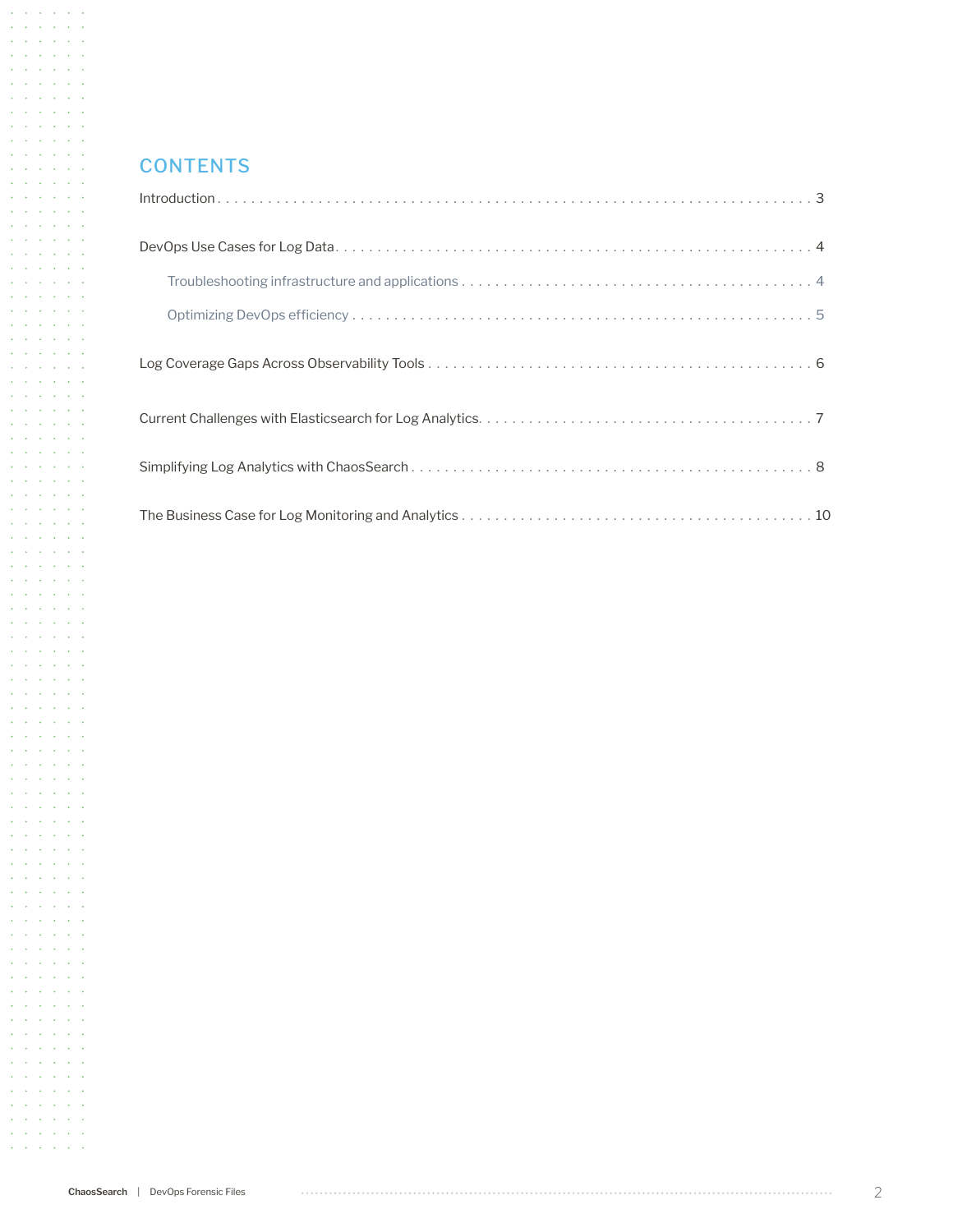## INTRODUCTION

DevOps adoption has nearly doubled in the last five years, with 74% of organizations using a DevOps methodology in some form to accelerate delivery of software and applications.

Organizations that combine once-distinct development and operations roles into a continuous integration/continuous delivery (CI/CD) model have discovered that they can deliver quality software much faster and more consistently than previous, siloed approaches.

Along with the swift rise of DevOps, there has been an equally pervasive adoption of cloud, containers, and microservices architecture. Cloud application deployment architectures are much more diverse than traditional architectures, they're increasingly distributed, and they consist of dynamically changing, cloud-native components and services. In other words, the ways in which an application interacts with its environment have changed dramatically. That's made it more complicated to optimize the user experience or troubleshoot issues with applications, systems and infrastructure. To understand these complex environments, DevOps and Data Engineering teams must combine log data from a variety of sources. (This process is easier said than done, as we'll explore later.)

## **In response to these challenges, DevOps teams rely on a host of management tools for use cases including:**

- Infrastructure monitoring
- Network performance monitoring (NPM)
- Application performance monitoring (APM)
- Full-stack observability
- … and more

DevOps teams rely on APM and observability tools, in particular, to get real-time alerts. And, as their names imply, these tools provide visibility into the full stack (from infrastructure to code) so teams can isolate and respond to issues. However, the strength of APM and observability tools is also their weakness. They are excellent for real-time visibility into short-term operational data. They have good workflows and UIs. But they were not designed for log analytics at scale. Today's modern architectures and log volumes make analytics at scale a complex and expensive problem to solve.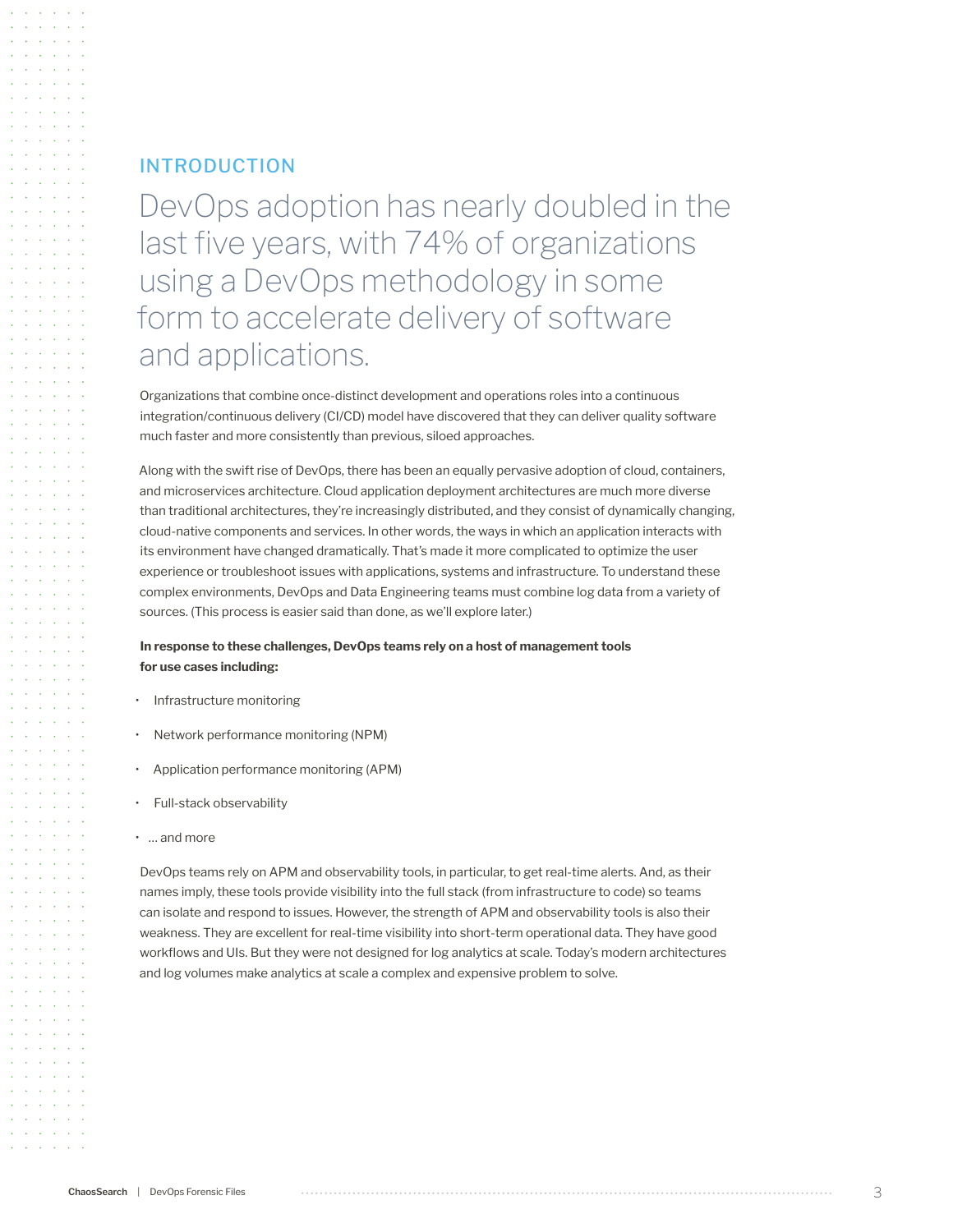That's why DevOps teams should look to a dedicated log analytics solution to meet these unique requirements. Log analytics are one of the first practices developers and engineers turn to when they need to investigate an outage or performance issue. However, today's volume and variety of log data is overwhelming infrastructure and APM/observability tools. They simply weren't designed for long-term retention of high-volume log data. In fact, the volume is too much for platforms originally designed for logs, such as Elasticsearch. Without a good solution for log analytics at scale, DevOps teams either sacrifice adequate log coverage or pay exorbitantly for it. A simple, scalable log analytics solution is a musthave to increase log coverage, improve DevOps efficiency, and isolate the root cause of app and service issues.

First, let's dive into a few typical use cases for log data in DevOps.

## DEVOPS USE CASES FOR LOG DATA FOR SECURITY

Long-term log data can provide a wealth of information for DevOps teams, specifically when it comes to troubleshooting, improving the software development process, and tracking trends in application performance. Log analytics solutions provide detailed records of events that take place within the application and throughout the IT environment. While metrics and traces help DevOps teams determine what is broken or where an error is happening, logs reveal a deeper level of detail that can help developers troubleshoot and debug their applications.

Let's take a look at how log data can be valuable to DevOps, and what types of logs are typically the most useful.

#### **Troubleshooting infrastructure and applications**

As organizations adopt more cloud services and their cloud environments grow in complexity, they naturally produce more telemetry data—including application, system, and security logs that document all types of events. All cloud services and infrastructure components generate their own, distinct logs.

As mentioned previously, APM and observability tools are well-designed for short-term operational data, but struggle with higher log volumes and longterm retention. Because of this, it's common for DevOps teams to only retain a few weeks to around 30 days of data.

While 30 days of history is sufficient in many instances, even this volume can be high enough for data retention to become an issue. Why? APM and observability platforms typically "enrich" data during ingest, adding metadata that helps with alerting, operational tasks, and analysis. Unfortunately, this metadata also adds to data size. The volume of data being generated can mean even a month's worth of retention gets pricey.

JSON files can also add to this complexity and data explosion. JSON files with nested fields and arrays need to be "flattened" to organize the data into a tabular format for analysis. This can quickly increase database size. To keep data sizes manageable, DevOps teams face a choice: eliminate fields for analysis, or narrow their queries to a certain window of time. In either case, they're losing insights due to the poor log coverage.



## **FASTER TROUBLESHOOTING IMPROVES INCIDENT MANAGEMENT KPIS, SUCH AS:**

- **• Mean time to know (MTTK)**
- **• Mean time to repair (MTTR)**
- **• Mean time between failure (MTBF)**

Inadequate log coverage makes it difficult to determine the root cause of a persisting issue in the forensics process. Scalable log analytics, however, reduces some of the headaches associated with troubleshooting common cloud infrastructure and services issues. Uncovering these issues faster improves incident management KPIs, which include mean time to know (MTTK), mean time to repair (MTTR), and mean time between failure (MTBF), among others.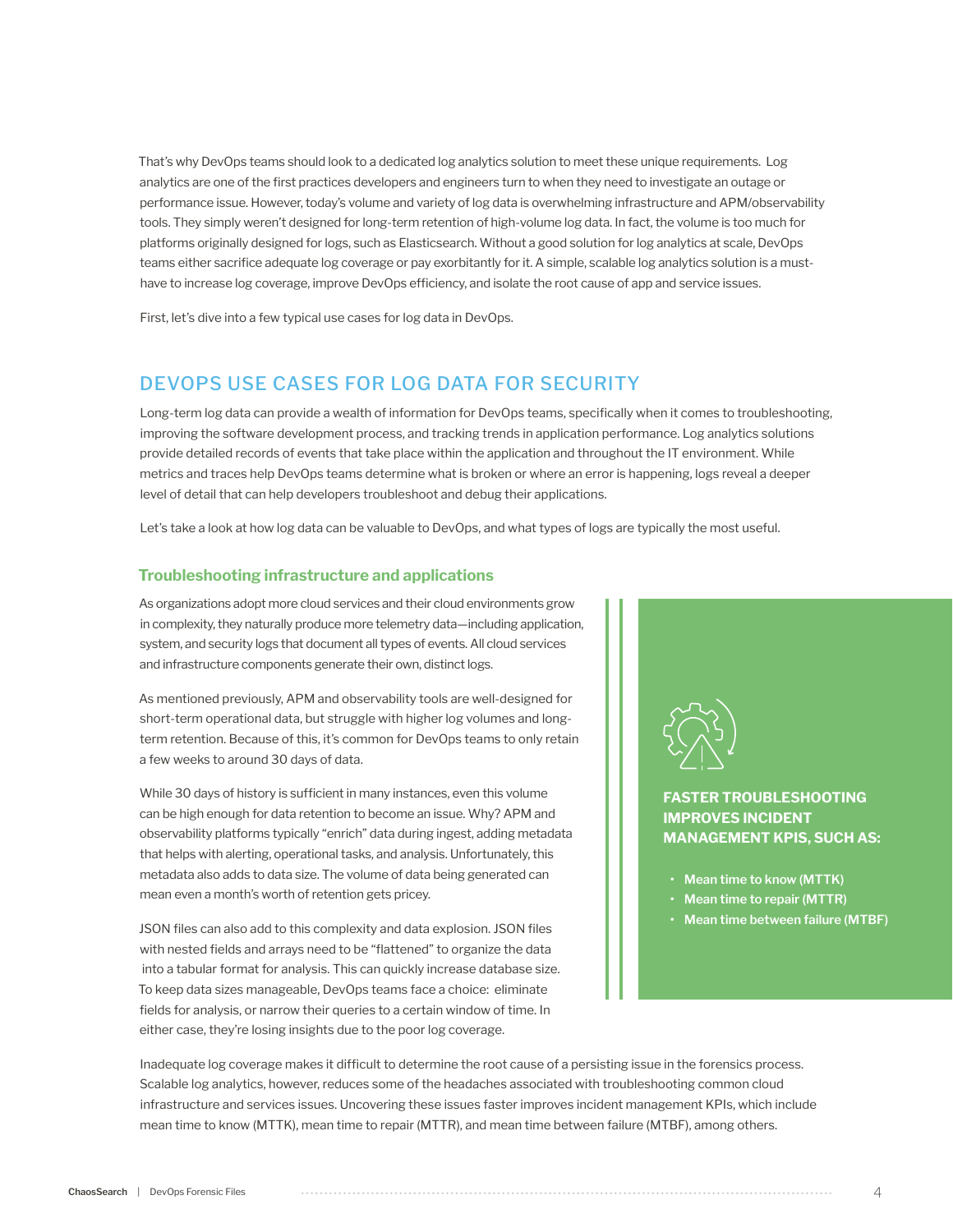Cloud monitoring services often capture metrics, metadata and events that can help inform DevOps teams about the status of their applications and infrastructure. There are many types of logs used for troubleshooting cloud services and infrastructure.

#### **Among them include:**

- **Event logs:** These provide information about network traffic, usage and more. For example, event logs can capture login sessions, track activity on a network, and record application errors.
- **Transaction logs:** These log files list changes to a database or cloud storage environment, and are commonly associated with SQL Server transactions.
- **Message logs:** These logs document activity from messages such as email and chat.
- **Audit logs:** Audit logs may vary between applications and systems but typically capture events that show who did what, and how the system responded.

## **Optimizing DevOps efficiency**

Log analytics can increase DevOps teams' efficiency by helping developers understand how their software is acting in the context of its environment. Rather than focusing on troubleshooting alone, developers armed with log analytics can detect anything from minor inefficiencies to major bugs that would impact the user experience.

As with the troubleshooting use case, log analytics can be combined with APM features including digital experience monitoring and real user monitoring (RUM). Log analytics enables developers to layer in historical data and understand persistent trends, empowering them with insights such as how many visitors are using the app, where they're spending the most time, and where they're encountering friction or experiencing bottlenecks.

In addition to identifying issues, log analytics helps teams predict how an application is expected to perform in the future, as the user base or other requirements continue to change and expand. This is particularly important for fast-growing SaaS companies that need to understand the interrelated components of their cloud-native applications and infrastructure.

As more SaaS companies turn to product-led growth (PLG) strategies to attract and retain users, log analytics can help speed up the software development lifecycle (SDLC) and help prioritize new features, functionality and fixes that have the biggest impact on the customer experience.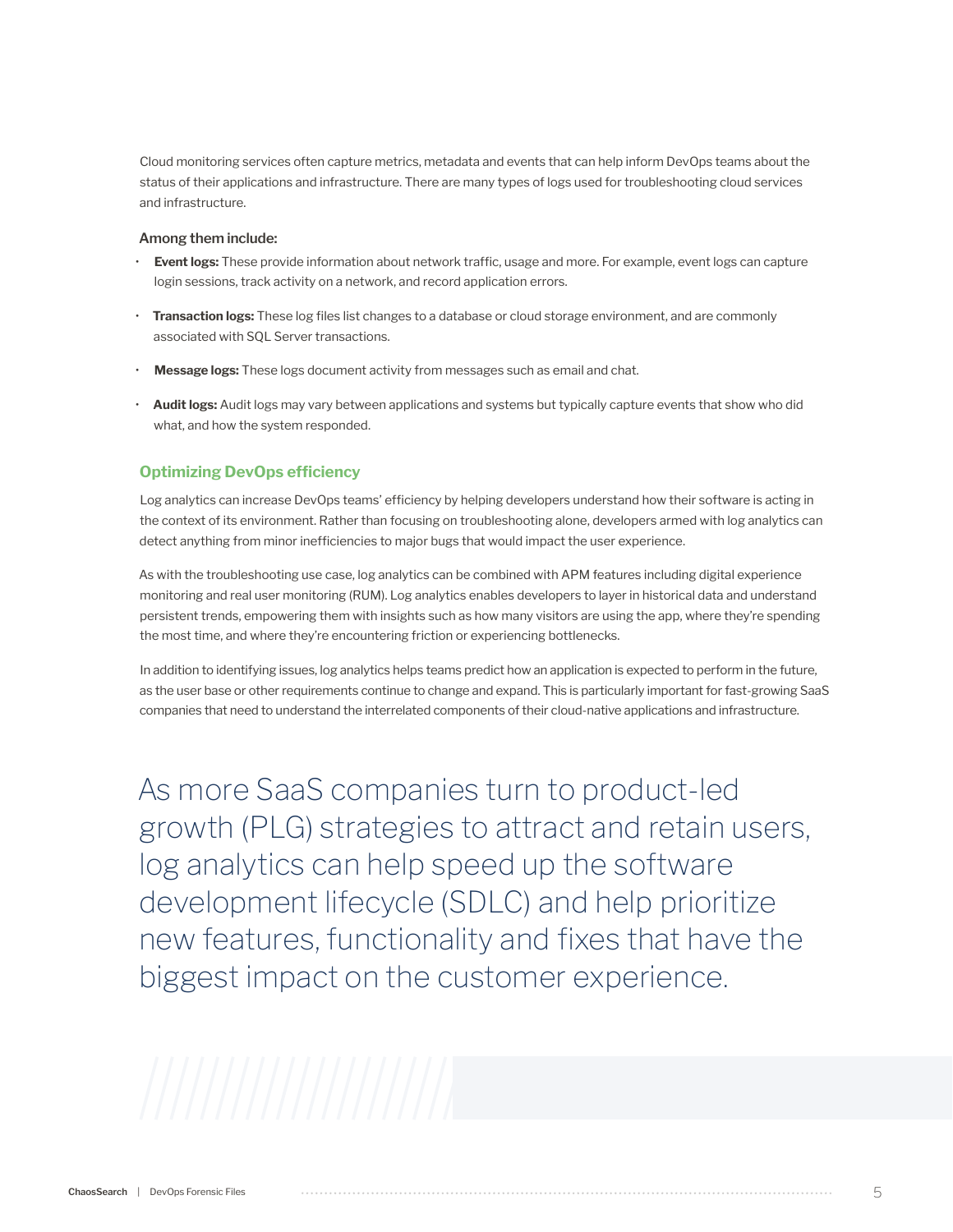# LOG COVERAGE GAPS ACROSS OBSERVABILITY TOOLS

If you're a site reliability engineer (SRE) or hold a similar role on a DevOps team, you know there's an observability tool for every purpose. From APM, NPM and infrastructure monitoring to purpose-built security information and event monitoring (SIEM)—these tools were created to give teams real-time visibility into their applications and environments.

Observability tools like APM, as one example, give DevOps teams the ability to measure the performance of application services, dependencies (databases, web services, caching, etc.), requests, and transactions, using telemetry data from installed agents that collect metrics and traces.

But despite their ability to monitor application performance and user experience, APM solutions aren't the only tool that DevOps teams need to achieve comprehensive application observability, monitoring, and analytics.

As containerized microservice architectures, such as Kubernetes (K8s), have rapidly become commonplace, log data volumes have exploded and APM tools have been exposed for their deficiencies in delivering log analytics at scale.

#### **Here's where DevOps teams are identifying gaps in their APM tools:**



**Limited Data Retention:** Since APM tools are real-time or near-real-time operational solutions, they are designed for fast analysis of recent (less than 30 days old) and smaller data sets. If a DevOps team wants longer retention, it becomes expensive. Some APM tools even cap retention at 12 to 13 months. While DevOps teams can use APM tools for short-term analysis of operational data, their limited data retention creates analytical blind spots that negatively impact use cases like root cause and long-term trend analysis.



**High Storage Costs:** APM tools often add metadata and parse log data into record fields to support analytics initiatives. This practice inflates the aggregate size of log data, leading to higher data storage costs. DevOps teams are ultimately forced to choose between shouldering these inflated costs or reducing them by decreasing log retention.

**Data Movement + Multiple Data Copies = Increased Costs:** APM tools often require DevOps teams to capture and aggregate logs in cloud storage before sending them to a SaaS APM tool. This results in data storage and egress costs from the cloud service provider, plus data ingest and storage costs from the APM SaaS provider. As log volumes grow, these costs become prohibitive, which eventually leads to data retention trade-offs.



**Data Privacy and Security Compliance:** DevOps teams that are required to retain ownership and control of sensitive data can encounter compliance challenges that result from moving data between cloud storage and a SaaS APM platform.

When it comes to log analytics at scale, APM tools simply aren't optimized to efficiently aggregate, query, and analyze the massive volume of logs generated in today's complex application environments.

To cover these gaps in log coverage and better support use cases like root cause and long-term trend analysis, DevOps teams can implement a log analytics solution that supports cost-effective storage, querying, and analysis of log data. These solutions can complement existing observability tools, and provide deeper insights into performance issues, user behavior, and trends over time.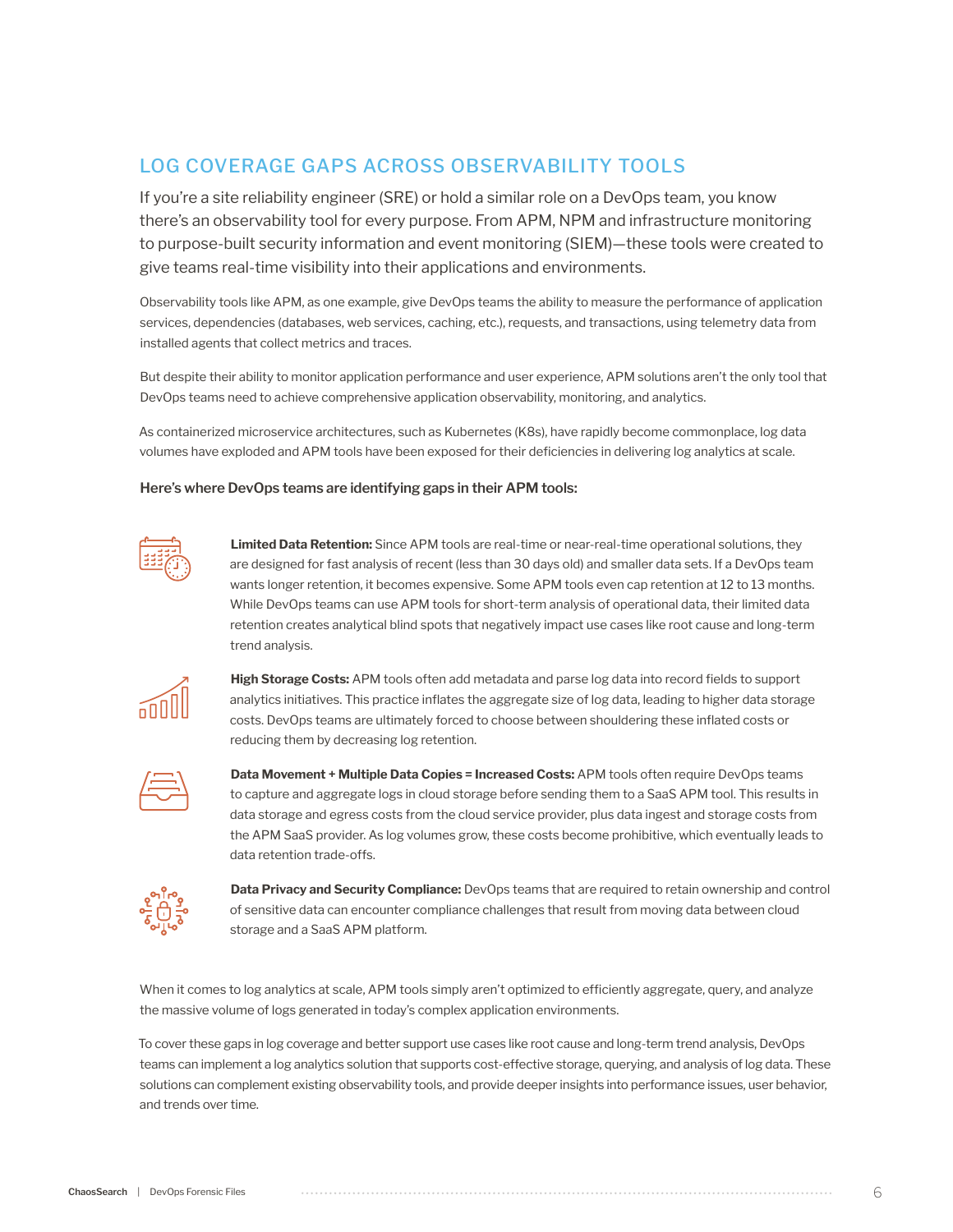# CURRENT CHALLENGES WITH ELASTICSEARCH FOR LOG ANALYTICS

The explosion of log volume and variety requires a dedicated log analytics platform, rather than stretching the limits of an APM/observability platform's retention capabilities (and paying exorbitant costs). For the last decade plus, Elasticsearch has been the platform of choice. Whether an on-premises ELK stack (Elasticsearch, Logstash, Kibana) or a managed Elasticsearch service, the older technology foundation makes Elasticsearch difficult to manage and expensive at scale. Here's why:

- **Painful cost vs. retention tradeoffs:** Elasticsearch, whether it's self-managed or managed service, tightly couples compute and storage. Customers are forced to either reduce log volume or shorten retention windows to keep costs down. For DevOps teams, this can result in poor log coverage.
- **Management burden and availability/durability issues:** Managed service or not, the tight coupling of compute and storage means support teams must plan for and constantly adjust their Elasticsearch cluster. The complex architecture causes availability issues. Not to mention, support from service providers is often lacking. It can also take a long time to bring a failed cluster back up, which frustrates users who can't access data when an issue arises.
- **Complex pipelines:** To work around Elasticsearch's architectural issues, admins will:
	- **a:** reduce the amount of data they **b:** store data in different storage **c:** store (either fields or retention);
		- **b:** store data in different storage tiers (such as warm and cold storage, typically in S3) which affects performance; or
- c: create a backup pipeline (typically to S3) to make sure there's no data loss. Managing these pipelines becomes complex and costly.
- **Limited data retention:** The tiered storage system described above leads to loss of insight because customers can't store all the logs (or attributes) they need. This creates different tiers of analytics and different classes of analytics users. Short-term data is kept in hot storage where it can be accessed with high performance, and long-term data is stored in slower, less accessible cold storage.

Teams often try to work around Elasticsearch's complexity and cost by deploying more and more separate clusters. The result is a complex and expensive architecture that satisfies no one.

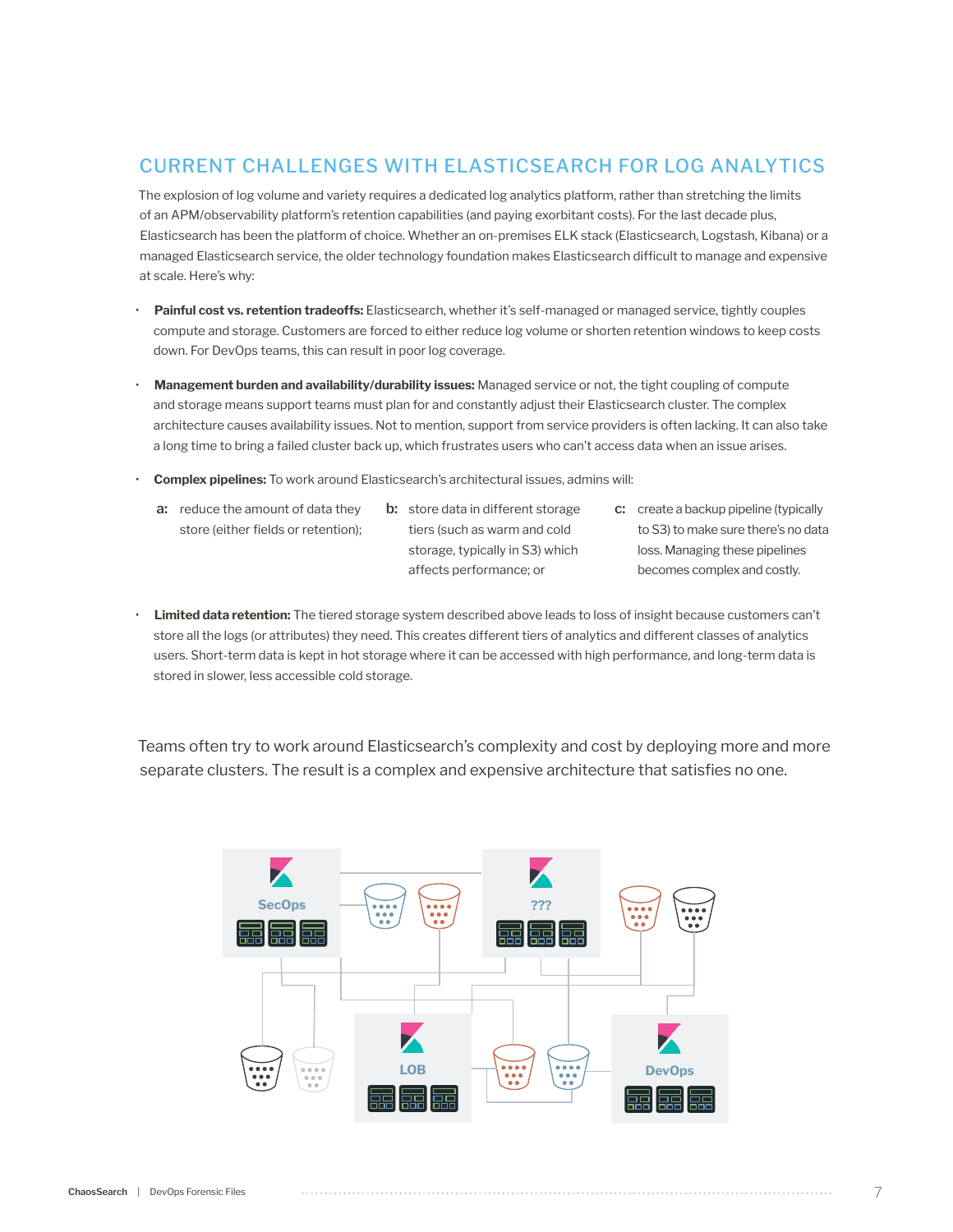Rather than relying on complex workarounds and data movement, there are ways to activate your existing cloud object storage as a hot analytics environment. Indexing your data within Amazon S3 or Google Cloud Storage can make your data fully searchable and available for analysis, using existing data tools such as Kibana. This approach empowers you to analyze data in place, without having to move data or create complex pipelines.

For instance, ChaosSearch offers a data lake platform for this purpose.



## SIMPLIFYING LOG ANALYTICS WITH CHAOSSEARCH

The ChaosSearch platform activates cloud object storage for log search and analytics at scale. ChaosSearch creates a unified data lake on top of an existing AWS or GCP cloud object storage environment. Organizations can store and analyze all their data, without any transformation or data movement.

ChaosSearch users have reported up to **80% cost savings** over Elasticsearch and other, similar tools.

#### **There are three core components of the platform:**



### **[Chaos Fabric](https://www.chaossearch.io/platform/features/fabric)®**

A serverless computational fabric based on a containerized, distributed architecture that orchestrates the Chaos Index.



#### **[Chaos Index®](https://www.chaossearch.io/platform/features/index)**

A distributed database that discovers, normalizes, and indexes data (by roughly 20x) without human intervention. Chaos Index uniquely supports both text search and relational queries, and is optimized for cloud storage.



## **[Chaos Refinery](https://www.chaossearch.io/platform/features/refinery)®**

An in-app tool that transforms data virtually and instantaneously, without needing dedicated resources or DBA skills.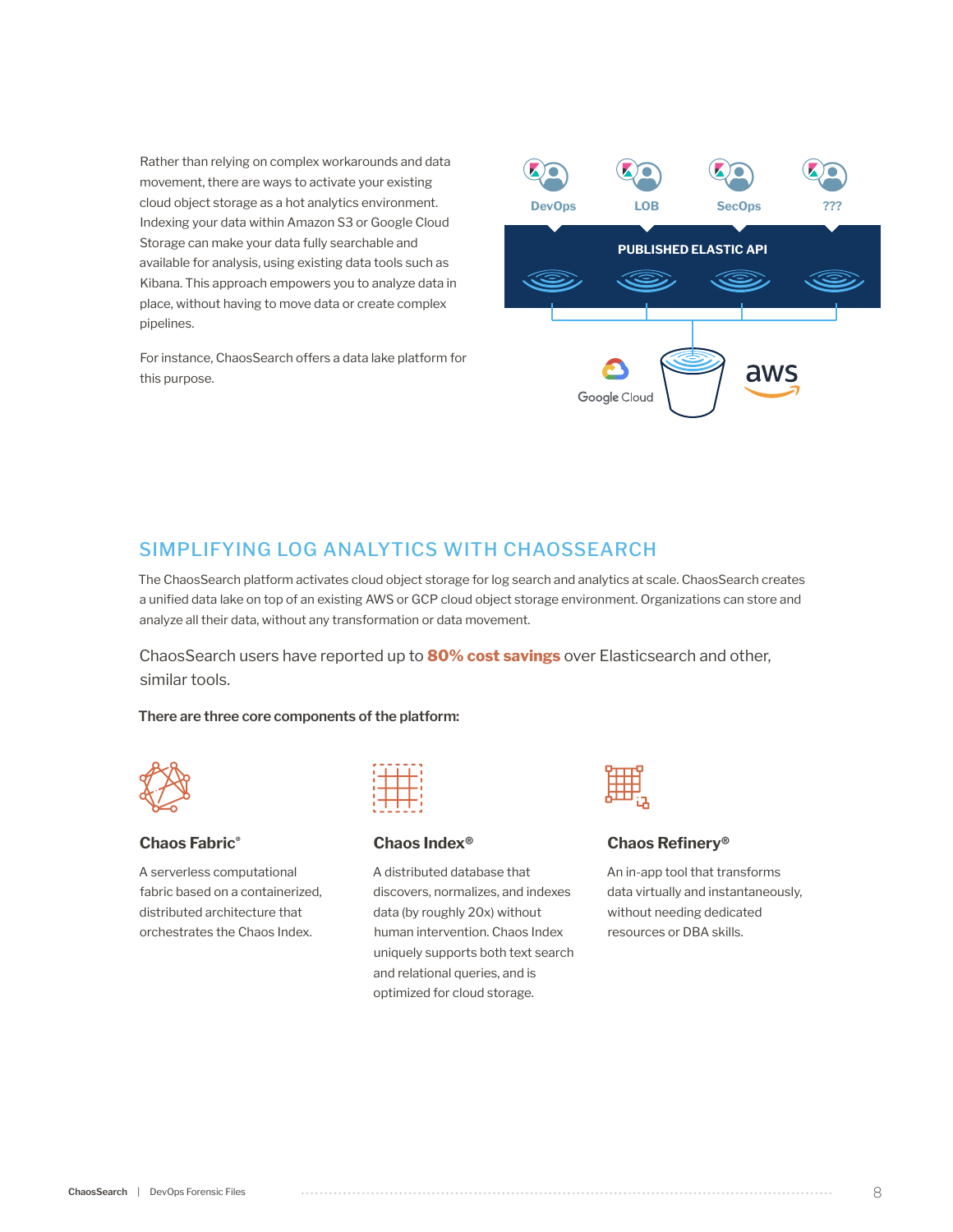Getting connected to ChaosSearch to get value from the data in your data lake takes a few easy steps. Once you have data in an Amazon S3 or GCS storage bucket—which most organizations already do—with the click of a button, you can connect ChaosSearch and configure read-only access. With another click, Chaos Index will index your data with automatic schema detection and normalization.

Just as easily, Chaos Refinery will virtually aggregate and transform indices. You don't need to move or transform any data physically, and your full role-based access controls (RBAC) set within your cloud environment remain intact. ChaosSearch supports Elastic APIs so you can directly replace Elasticsearch without any change in user behavior, and includes embedded Kibana, or users can use other preferred tools via API access. In addition, ChaosSearch provides a SQL API for relational analytics via tools such as Looker or Tableau. This means that data consumers can continue working in their tools of choice, and no longer have to worry about multiple data tiers or waiting for access to certain datasets.

# **Collapse the pipeline with Chaos Index**

JSON files, a common format for DevOps logs, can be composed of hundreds of nested fields, or attributes, within a single file. This makes JSON logs difficult to query, as data engineers often have to flatten these files into the typical structured databases made up of columns and rows. These databases can quickly become massive and costly to store. Either that, or a data engineer needs to write complex queries that can run against each nested file.

Chaos Index detects and indexes JSON data automatically, without any configuration required from the user. During indexing, field names from JSON objects are conceptually translated as columns of a table, while the field values are translated into row data. This gives DevOps teams unlimited flexibility to experiment freely with their JSON data, without having to request new queries or pipelines from the data engineering team every time.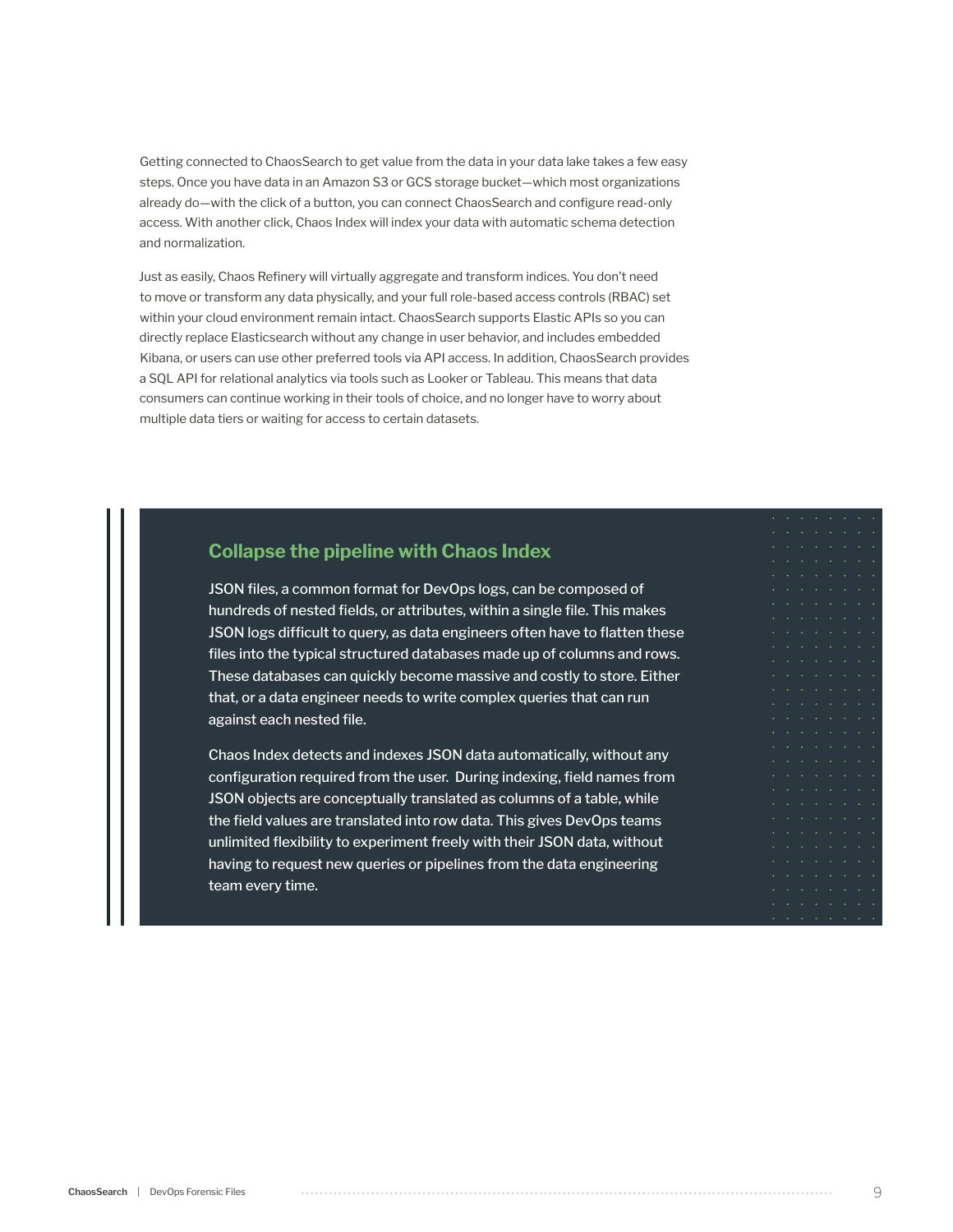

# THE BUSINESS CASE FOR LOG MONITORING AND ANALYTICS

Ultimately, optimizing your apps and infrastructure doesn't just impact the DevOps team. It impacts the entire organization. In PLG-driven companies where SaaS apps are central to the business, log analytics are business-critical.

For example, Marketing teams can correlate app usage with customer accounts to gain a better understanding of relevant campaigns or offers. Customer chat sessions with Support teams can reveal new data on why customer satisfaction scores have gone down, or why customer churn is happening. And, as previously mentioned, DevOps teams can speed up the SDLC and prioritize new features, functionality, and fixes that have the biggest impact on the customer experience.

Gaining these insights is a matter of simplifying the process of accessing and analyzing your log data at scale.

## **Want to learn more about the ChaosSearch platform?**

**[Watch the demo](https://www.chaossearch.io/demo-webinar)**